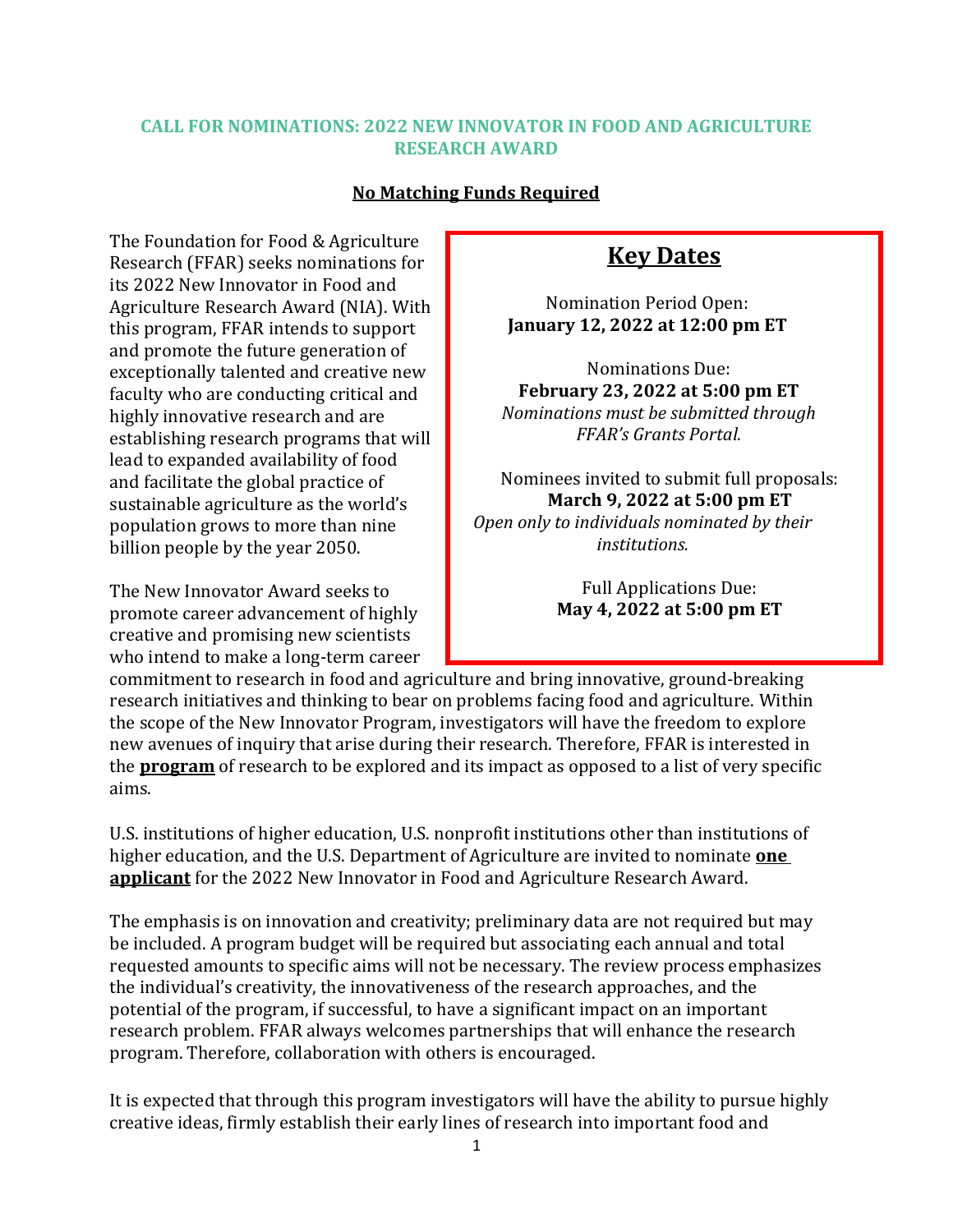agriculture scientific areas and provide stability in funding during their critical early career years by reducing the time spent on writing applications.

FFAR anticipates funding no more than ten (10) awards in the **FFAR Challenge Areas**:

- Soil [Health](https://foundationfar.org/what-we-do/challenge-areas/soil-health/)
- [Sustainable Water](https://foundationfar.org/what-we-do/challenge-areas/sustainable-water-management/) Management
- [Next Generation](https://foundationfar.org/what-we-do/challenge-areas/next-generation-crops/) Crops
- [Advanced Animal](https://foundationfar.org/what-we-do/challenge-areas/advanced-animal-systems/) Systems
- [Urban Food Systems](https://foundationfar.org/what-we-do/challenge-areas/urban-food-systems/)
- [Health-Agriculture](https://foundationfar.org/what-we-do/challenge-areas/health-agriculture-nexus/) Nexus

# **ELIGIBILITY**

# **I. Eligible Institutions**

- U.S. Institutions of Higher Education
	- o Public/State controlled institutions
	- o Private institutions
- U.S. Nonprofit Research Institutions
- U.S. Department of Agriculture

In keeping with FFAR goals to reach a diverse and broad range of institutions and individuals who participate in its programs, the following types of higher education institutions are highly encouraged to apply for FFAR programs:

- Hispanic-serving Institutions
- 1890s Land Grant Institutions and other Historically Black Colleges and Universities
- Tribal Colleges and Universities
- Alaska Native and Native Hawaiian Serving Institutions
- Asian American and Native American Pacific Islander Serving Institutions

# **Institutions may submit one nominee to the 2022 New Innovator Award program.**

# **II. Eligible Individuals**

Faculty members at eligible institutions with the creative ideas, skills, knowledge, and resources necessary to carry out the proposed research program as Principal Investigator are invited to work with their institution to develop an application for support. The nominated faculty member must have been hired on or after **August 1, 2018** for a tenuretrack or equivalent position and may work in any discipline or any department within the institution. Preference will be given to individuals near the onset of their independent research career and who are within eight (8) years of receiving a Ph.D. or equivalent degree. Individuals with significant research experience prior to obtaining their faculty position will not be considered for this award.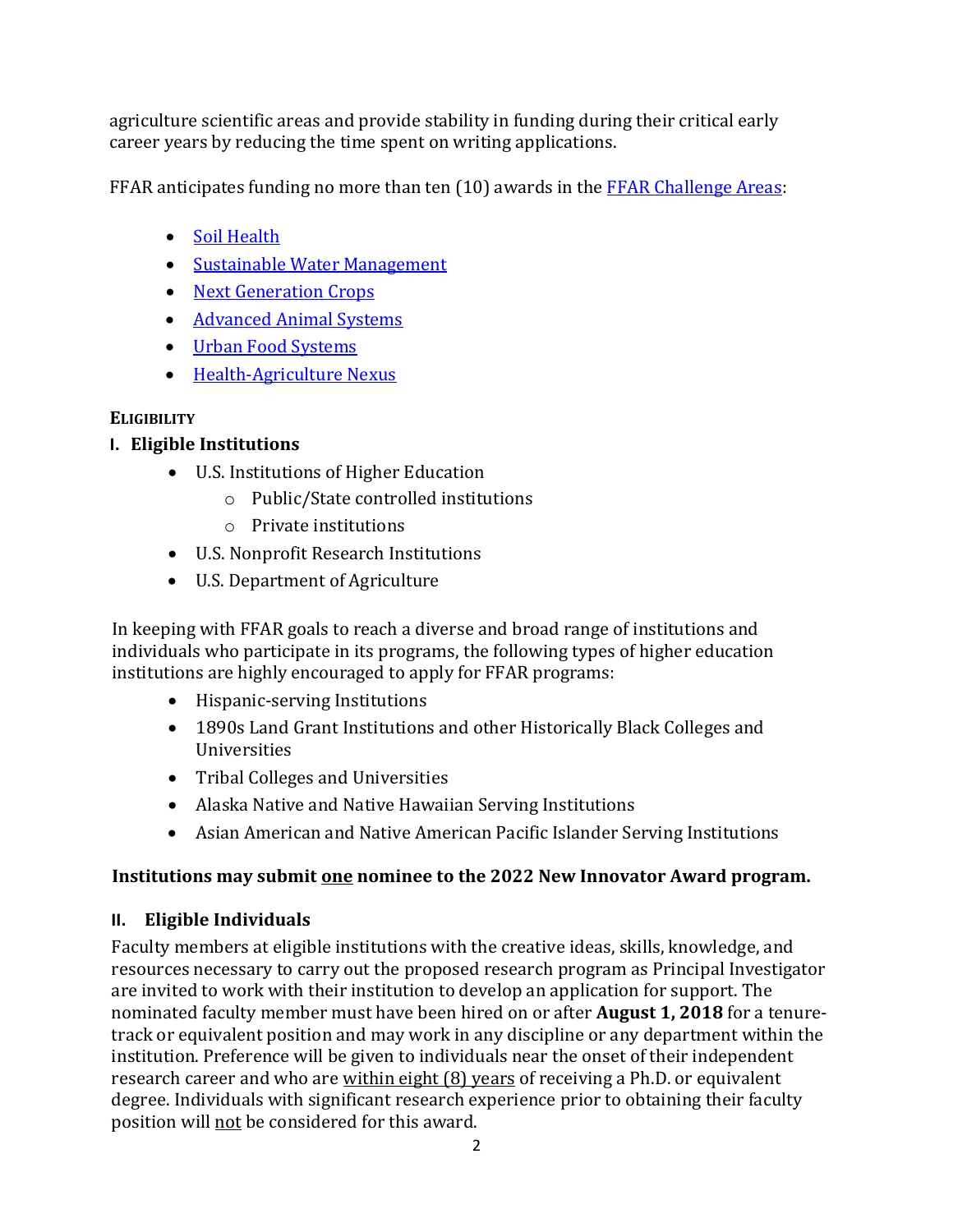FFAR recognizes that agriculture and food sciences are highly complex, requiring individuals from a variety of disciplines to realize the potential in each field or research area. Particularly for early-stage investigators, collaborators are often essential for success. While this award is made to an outstanding early career investigator, applicants should include information regarding any essential collaborators and include letters of support from those collaborators. In these letters, the collaborators should comment on the potential of the individual to achieve success.

### **AWARD INFORMATION**

- Anticipated Award Duration: Up to 36 months
- Amount per Award: Up to \$150,000/year for up to three years. **Matching funds are not required from the applicant, as they are provided by FFAR**. However, additional matching is always encouraged to broaden the scope of the program, and, if available, should be reflected in the budget. Lack of matching funds will not influence the review of the application.
	- o FFAR will award each applicant up to \$150,000 per year for up to 36 months.
	- $\circ$  Indirect costs are limited to 10% of the total award, including subcontracts, if applicable. Unrecovered indirect cost is not permitted. Construction and renovation costs are not allowed. Salaries of principal investigators are allowed for time not covered by institutional or other grant funds and effort should be commensurate with the research proposed.
- Anticipated Number of Awards: Up to ten (10) awards. The actual number of awards will depend on the quality and budgets of successful proposals. FFAR reserves the right to negotiate all or none of the applications received for funding consideration under this opportunity.
- Anticipated Award Date: Fall 2022.

# **APPLICATION COMPONENTS**

# **I. Nomination Application**

- Nomination letter on institution letterhead, signed by Authorized Organizational Representative. The Nomination letter must be submitted by the nominee through FFAR's Grants Portal.
- General Information
	- o Nominee's Name
	- o Nominee's date of appointment to tenure-track or equivalent position (must be on or after 8/1/2018)
	- o Nominator Contact Information
	- o Nominee Contact Information
	- $\circ$  FFAR Challenge Area to which the nominee will submit the application
	- o Nominee's research program overview (300-word limit)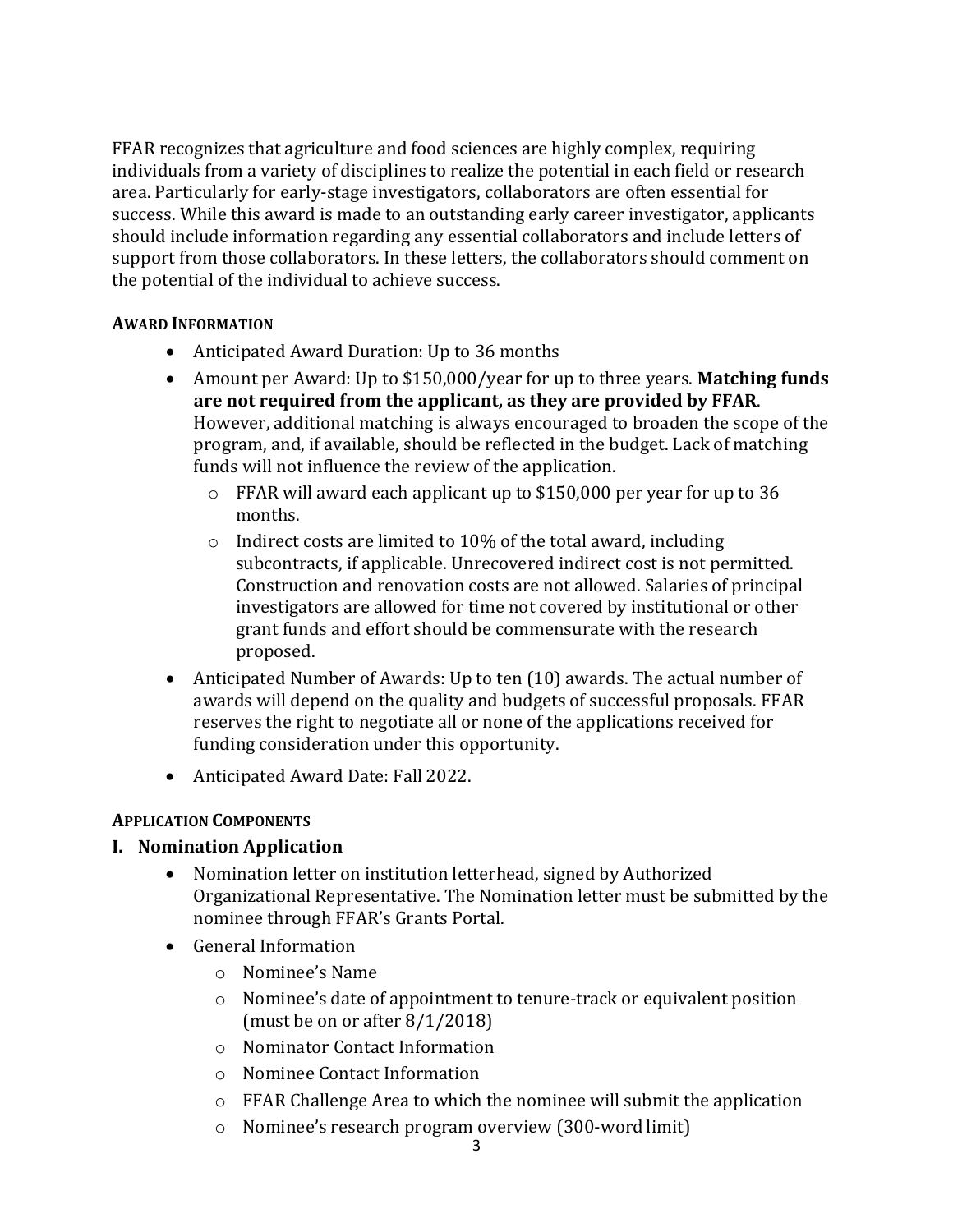- Justification for the nomination must address all points below
	- $\circ$  Explain how this individual is outstanding in their field (300-word limit)
	- $\circ$  Explain how this individual was selected for the nomination among, what is likely, many meritorious individuals (300-word limit)
	- o Why should this nominee receive the FFAR New Innovator Award? (300 word limit)
	- o How would the institution benefit from this nominee receiving the New Innovator Award? (300-word limit)
	- o Explain how the institution is and will continue supporting the nominee. (300-word limit)

# **II. Full Proposal**

*Required*

- Program Title
- FFAR Challenge Area
- Proposed Budget
- Budget Justification
- Program Duration
- Stakeholder groups to be served by this program
- Key Personnel
- Public Abstract (500-word limit)
- Executive Summary (2,000-word limit)
- Research Strategy

Describe (1) the significance and potential impact of the program, (2) what makes the approach(es) exceptionally innovative, (3) how will risks and challenges be addressed, and (4) the applicant's qualifications for this award. The description of the scientific plan should be written at a level appropriate for reviewers who are broadly knowledgeable but may not be directly involved in the proposed area of research. The application should focus on the overarching goals of the research program and address the review criteria. It is not necessary to provide the proposed research as a series of specific aims. Do not provide a detailed experimental plan. Preliminary data are allowed but not required. This section should include the following:

o *Program description*: Describe the scientific challenge or opportunity that you propose to address, its importance, and how anticipated outcomes would have a major impact on a broad area of research relevant to the FFAR Challenge Area. Provide the scientific context by summarizing the current landscape of the field and how your research, if successful, would extend substantially beyond current boundaries. Describe the overall approach to be taken.

State prominently that to comply with the RFA, a detailed experimental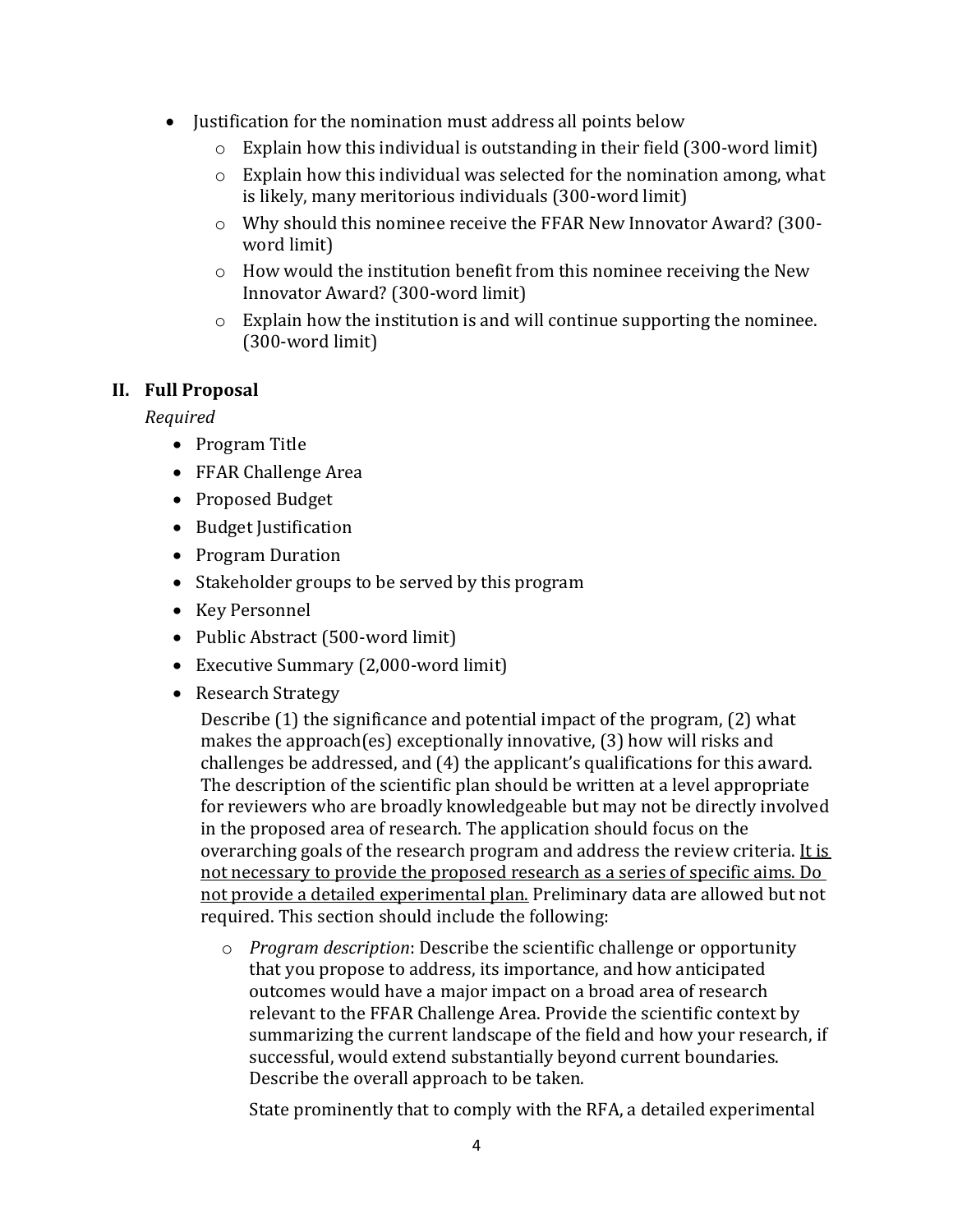plan and extensive preliminary data are not being provided. However, this section must be written such that reviewers have a clear sense of what is being proposed to be done and why and are convinced that the research can be performed in a robust and rigorous manner, including addressing risks and challenges.

- o *Innovativeness*: State clearly and concisely what makes your project unusually innovative in the context of the current state-of-the-art of the field. Since the approaches may be highly innovative, and hence risky, what will you do if these approaches are not successful?
- o *Investigator qualifications*: Provide evidence to support your claim of innovativeness and creativity in your prior research. For example, what personal qualities and experiences demonstrate your inclination to question paradigms and work with intellectual uncertainties, develop unique collaborations, integrate diverse sources of information, or develop novel approaches when new challenges or opportunities arise?
- o *Suitability for the New Innovator Award program*: Why is the planned program fundamental to building your research career?
- Data Management Plan
- Facilities, Equipment and other Resources
- Organizational Assurances for any type of research involving:
	- o Human subjects
	- o Vertebrate animals
	- o Recombinant DNA
	- o National Security implications
	- o Hazardous materials
	- o Human fetal tissue
	- o NEPA review
- **Attachments** 
	- a. Required Attachments
		- o Budget Form
		- o PI and Key Personnel Biosketch: Three-page limit per individual listed as PI or key personnel in the program (see [Biosketch Guidelines\)](https://foundationfar.org/grants-funding/resources/biosketch-guidelines/).
		- o References Cited
	- b. Optional attachments to support Research Program description this section should not be used to circumvent the page limit for the Research Program Plan Section.
		- o Graphics, Figures, Equations, and Tables The textbox for the Research Program Plan does not support equations, tables, graphics, and figures. Applicants may upload a PDF document with graphics, figures, tables, or a list of equations to support the research program plan. Refer to RFA for page limit.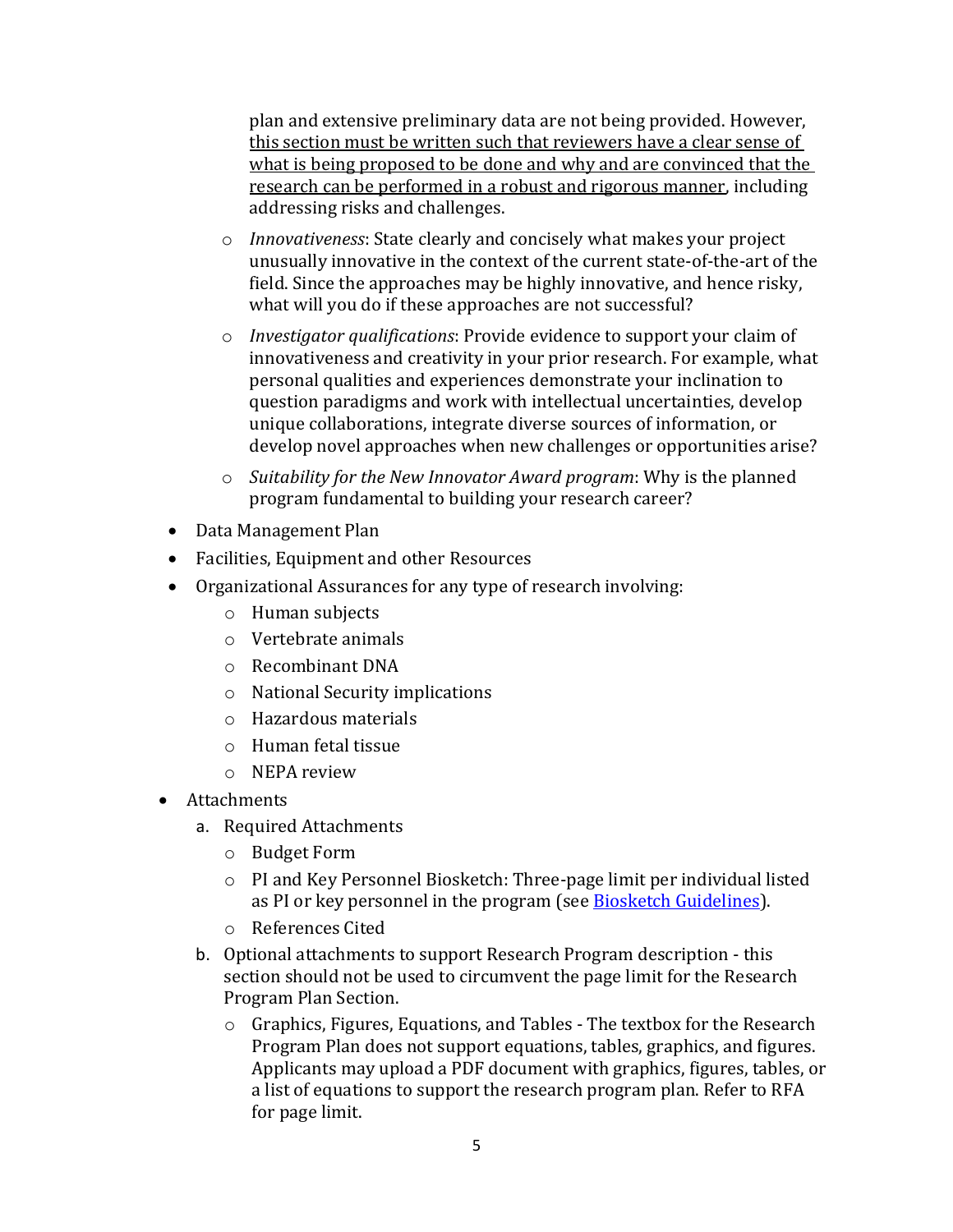o Letters of Support - Applicants may provide letters of institutional, collaborator, or stakeholder support for the proposed program. Please combine all letters of support into a single PDF document before uploading as an attachment.

### **APPLICATION SUBMISSION GUIDELINES**

Applications must be submitted by the deadline date through FFAR's online application [Grant Management](https://www.grantrequest.com/SID_6242) System. Nominations and applications submitted outside of this System will not be considered.

If you are a new user, register for an account by clicking "Create Account" button located under the email address field on the left side of the home page. Once you log in, you may begin working on your application. Please be sure to save your work often by clicking on "Save and Finish Later". To access a saved application, please do so through your Grant Management Account.

Nominators, please be prepared to write a letter on institutional letterhead with the nominee's name, department, institution, title, start date of current position, date they received their Ph.D., and justification for the nomination addressing all points provided in the Application Components section.

FFAR will review nominations against eligibility criteria. Only those meeting these criteria will be invited to submit full applications. Email invitations will be sent to those eligible by March 9, 2022.

### **APPLICATION REVIEW PROCESS**

# *Nominations Review*

All submitted nominations will go through an internal review process to ensure that the nominee is eligible for the award. Only eligible nominees will be sent an email being invited to submit a full proposal application.

# *Full Proposal Review*

Submitted full proposals will undergo review using a two-stage peer review process: (1) External Peer Review, and (2) FFAR Advisory Ad Hoc Council review.

- In the first stage, applications will be evaluated by an independent, external peer review panel of scientific experts using the proposal review criteria posted in RFA. Reviewers will provide comments emphasizing the following: 1) the importance of the scientific problem and the potential impact of the research, 2) the novelty and innovativeness of the approach, and 3) evidence of the applicant's potential for creative and innovative research as an early=stage investigator.
- In the second stage, applications judged to be most meritorious by external peer review panels will be evaluated and recommended for funding by the FFAR Advisory Council based on comparisons with applications from the same cycle and FFAR's program priorities.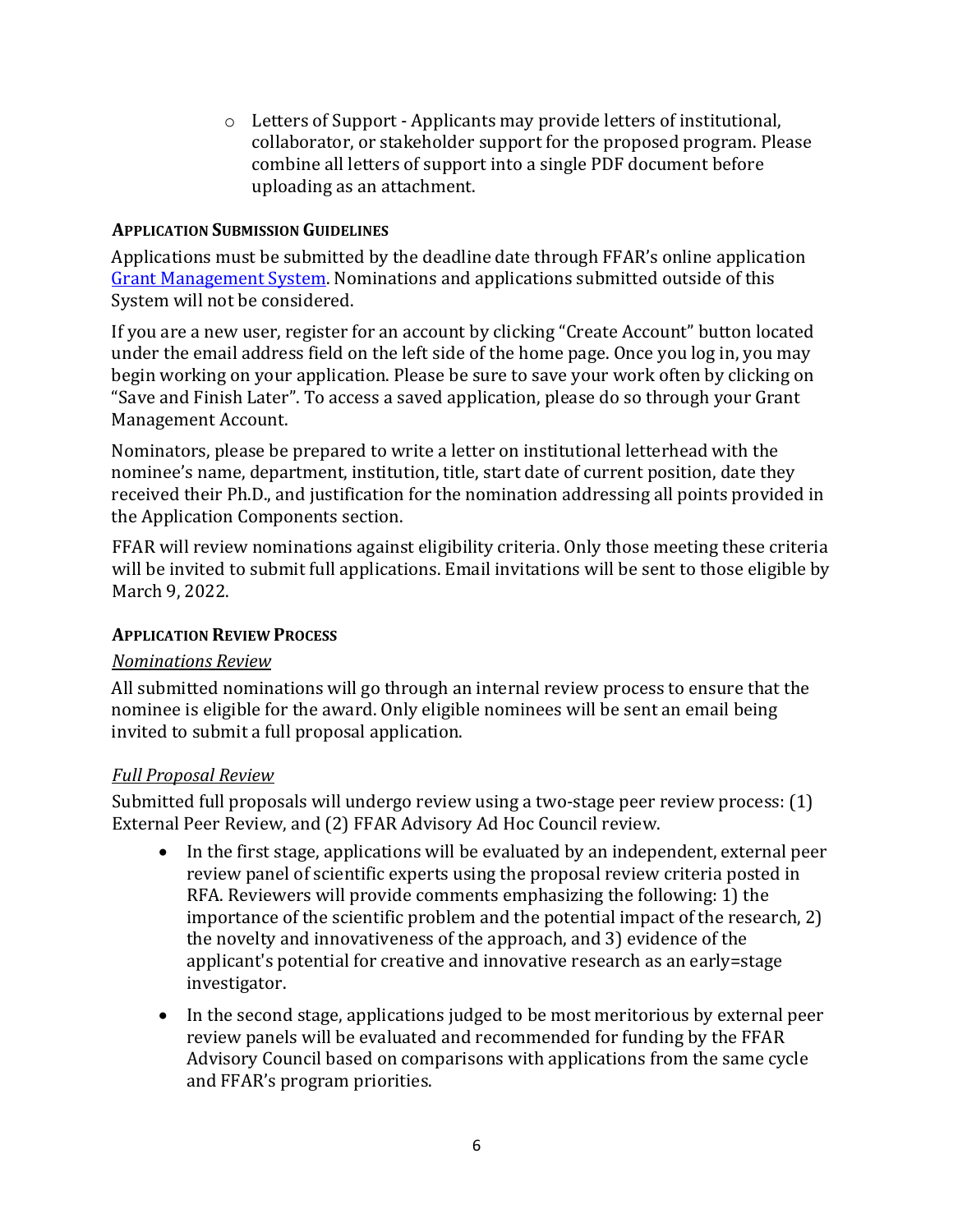All reviewers are required to read and acknowledge acceptance of FFAR's [Conflict of](http://foundationfar.org/grants/reviewer-resources/conflict-of-interest/)  [Interest](http://foundationfar.org/grants/reviewer-resources/conflict-of-interest/) [Policy](http://foundationfar.org/grants/reviewer-resources/conflict-of-interest/) and [Non-Disclosure Agreement.](http://foundationfar.org/grants/reviewer-resources/non-disclosure/) We make reasonable efforts to ensure that proposals are not assigned to reviewers with a real or apparent conflict with the applicant or program personnel. Reviewers with a conflict of interests are recused from evaluating or participating in the discussions of proposals with which they have a conflict. Each stage of the review is conducted confidentially, and as such, FFAR is responsible for protecting the confidentiality of the contents of the applications.

Applications recommended for funding by the Advisory Council will go to FFAR's Executive Director for the final funding decision after considering program priorities set by the FFAR Board of Directors, and portfolio balance across programs.

### **Review Criteria**

Only the review criteria described below will be considered in the review process. Questions are illustrative and not intended to be comprehensive. The overall assessment will not be an average score of the individual criteria; rather, it will reflect the reviewers' overall impression of the application. Evaluation of the scientific merit of each application is within the sole discretion of the peer reviewers and they may raise additional factors to consider that are not covered in the questions for each criterion.

Reviewers will provide an overall impact score to reflect their assessment of the likelihood for the project to exert a sustained, powerful influence on the research field(s) involved, in consideration of the following review criteria and additional review criteria (as applicable for the research program proposed).

The New Innovator Award supports innovative research that has the potential to produce a major impact on FFAR Challenge Areas. A New Innovator Award grant application does not require extensive background material. Preliminary data are not required but may be included. Accordingly, reviewers will provide comments emphasizing the following: 1) the importance of the scientific problem encompassed in the program of research and its potential impact, 2) the novelty and innovativeness of the approach, and 3) evidence of the applicant's potential for creative and innovative research as an early-stage investigator.

#### *Scored Review Criteria*

Reviewers will consider each of the review criteria below in the determination of scientific merit.

#### *Impact and Outcome*

Does the research program address an important problem or a critical barrier to progress in the Challenge Area? [Did the applicant id](https://foundationfar.org/challenge-areas/)entify how FFAR is uniquely positioned to fund this research program? If the program is successful, will it create new paradigms or challenge existing ones in the U.S. and/or global food systems? Will the applicant train the next generation of food and agriculture research scientists, and if so, how?

#### *Investigator*

Is the PI well suited to the research program? Does the PI show the potential to have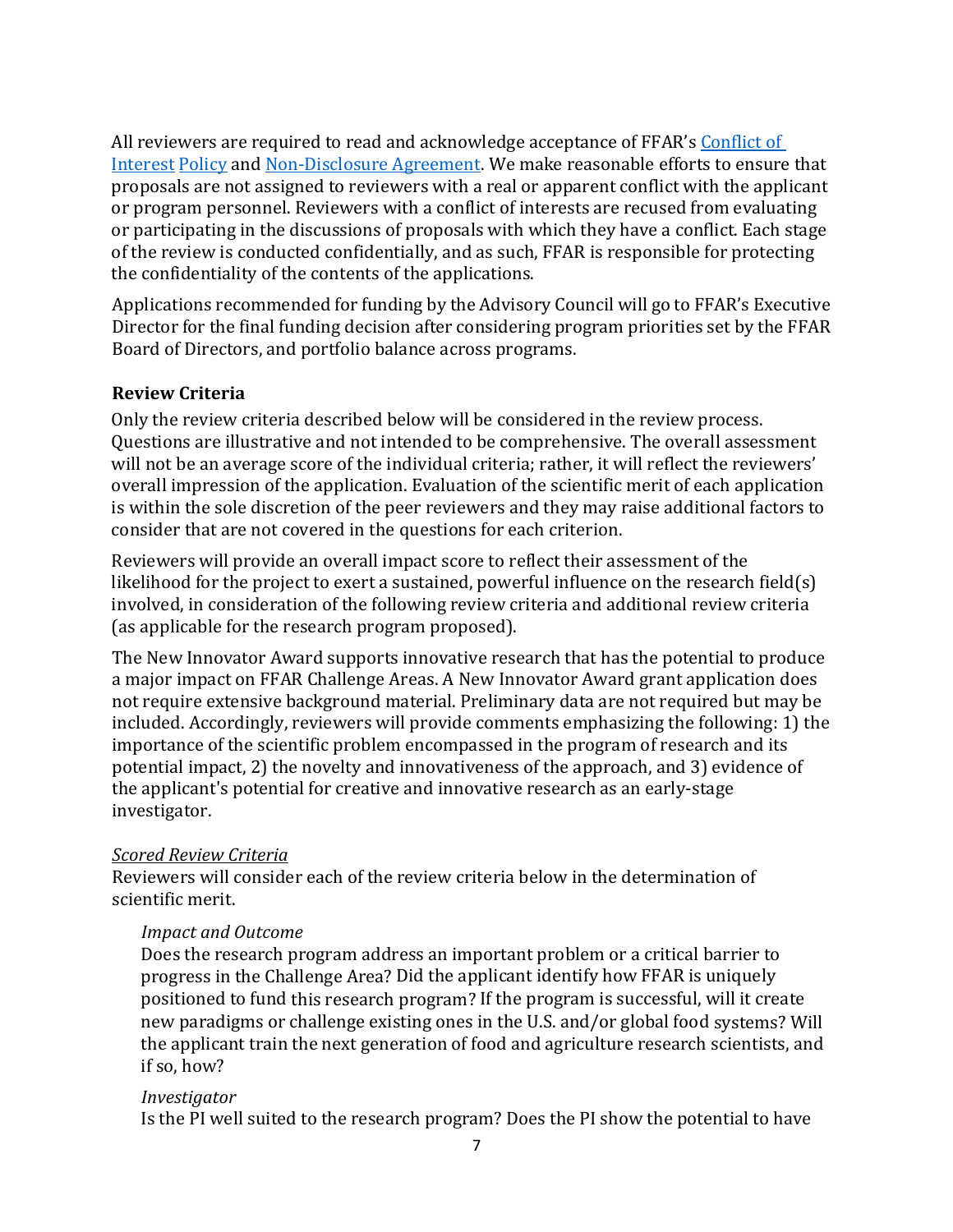significant impact on their field? Does the PI have the appropriate experience and training? Is the effort committed sufficient to perform the proposed research? Will this research program serve as a platform for a successful scientific career? Will the PI be an inspiring mentor who will attract and motivate students and post-docs in their lab? Does the PI have institutional support to carry out the program being proposed?

### *Novelty, Innovation and Originality*

Does the application adequately discuss the significance of the challenge that is being addressed in the proposal and how the research will contribute to a solution? Has the applicant demonstrated that this research has not been done elsewhere, or that this research accelerates a current research challenge or addresses a challenge in a new or innovative manner?

# *Technical Merit and Feasibility*

Are the goals and objectives of the proposed research program clear? Is the overall scientific approach well-reasoned and appropriate? Did the applicant identify potential risks to successfully complete the research goals/objectives and propose to address them? Is the data and results management plan outlined by the applicant adequate? Will the PI share the data and research results with the food and agriculture community?

### **AWARD ADMINISTRATION**

### *Selection Notic*e

Following the full proposal review, the principal investigator and the authorized organization representative listed on the proposal will be officially notified by email of the application status (1) the proposal has been selected for funding pending contract negotiations, or (2) the proposal has not been selected funding. If a proposal is selected for funding, FFAR reserves the right to request additional or clarifying information for any reason deemed necessary, including, but not limited to financial information.

### *Intent to Fund Notice*

FFAR notifies applicants of whether they are selected for funding through email. The notice does not constitute an award or obligate funding from FFAR until there is a fully executed Grant Agreement.

# *Grant Period(s)*

Upon receipt of the Grant Agreement, the potential grantee should note the Start Date and the End Date. Grantees may only use FFAR funds on program expenditures on or after the Start Date of the Grant. Charging expenditures to the grant prior to the Start date is strongly discouraged. Likewise, grantees may not use FFAR funds after the End Date except to satisfy obligations to pay allowable program costs committed on or before that date.

Once the Grant Agreement is fully executed, the Start Date cannot be changed. The End Date may be changed with a written approval of a no-cost extension request by FFAR. If a no-cost-extension request is approved, FFAR will issue an amendment to the Grant Agreement.